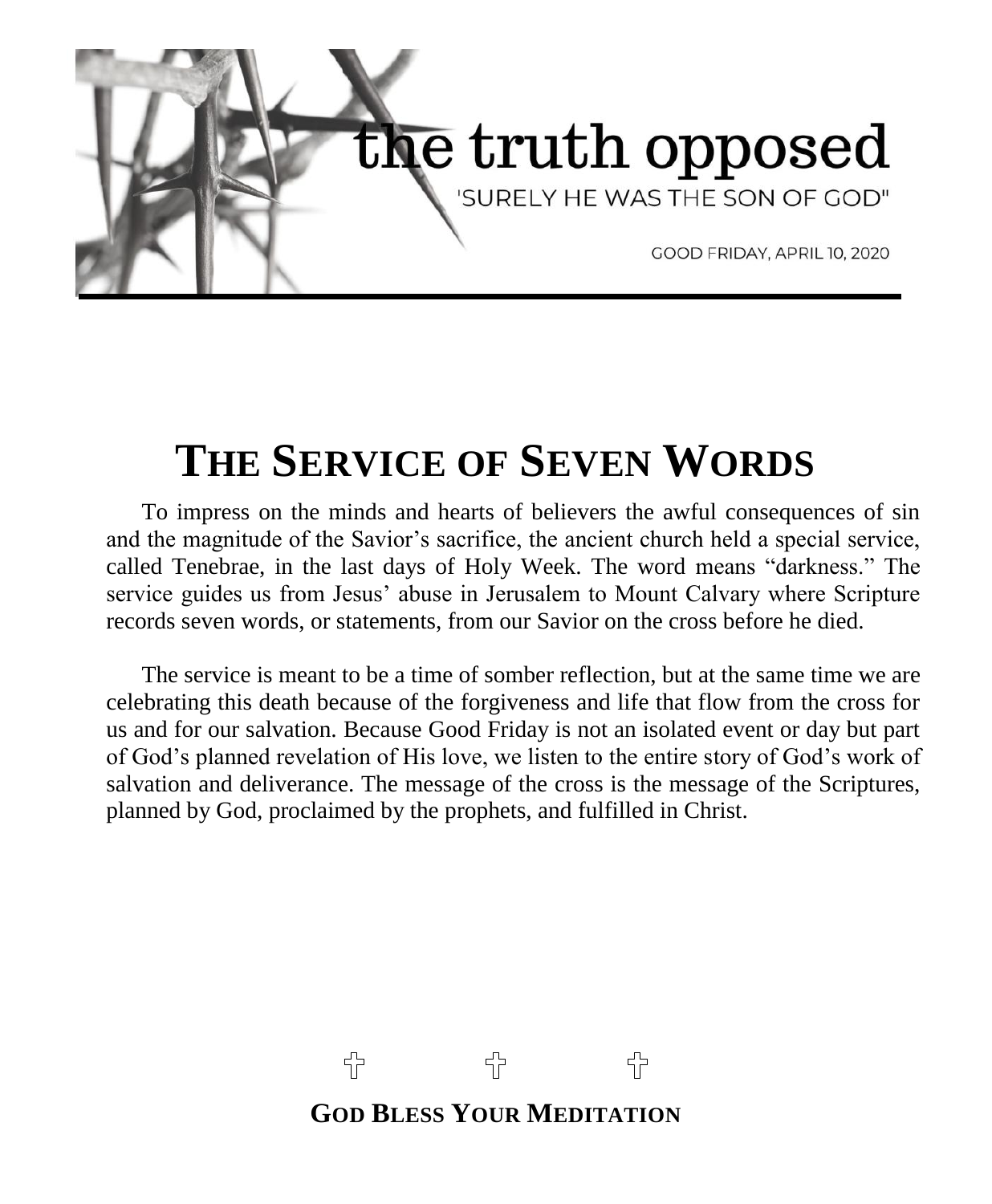#### **THE FIRST REPROACH AND RESPONSE**

P: Thus says the Lord: What have I done to you, O my people, and wherein have I offended you? Answer me. For I have raised you up out of the prison house of sin and death, and have delivered up your Redeemer to be scourged. For I have redeemed you from the house of bondage, and you have nailed your Savior to the cross.

### **C: Holy Lord God, holy and mighty God, holy and most merciful Redeemer; God eternal, leave us not to bitter death. O Lord, have mercy.**

*sing:* Lamb of God, pure and holy Who on the cross did suffer, Ever patient and lowly Yourself to scorn did offer. All sins you carried for us Else had despair reigned o'er us: Have mercy on us, O Jesus!

#### **THE SECOND REPROACH AND RESPONSE**

- P: Thus says the Lord: What have I done to you, O my people, and wherein have I offended you? Answer me. For I have conquered all your foes, and you have given me over and delivered me to those who persecute me. For I have fed you with my Word and refreshed you with living water, and you have given me gall and vinegar to drink, O my people.
- **C: Holy Lord God, holy and mighty God, holy and most merciful Redeemer; God eternal, allow us not to lose hope in the face of death and hell. O Lord, have mercy.**
	- *sing:* Lamb of God, pure and holy Who on the cross did suffer, Ever patient and lowly Yourself to scorn did offer. All sins you carried for us Else had despair reigned o'er us: Have mercy on us, O Jesus!

#### **THE THIRD REPROACH AND RESPONSE**

P: Thus says the Lord: What have I done to you, O my people, and wherein have I offended you? Answer me. What more could have been done for my vineyard that I have done for it? When I looked for good grapes, why did it yield only bad? My people, is this how you thank your God? O my people.

### **C: Holy Lord God, holy and mighty God, holy and most merciful Redeemer; God eternal, keep us steadfast in the true faith. O Lord, have mercy.**

*sing:* Lamb of God, pure and holy Who on the cross did suffer, Ever patient and lowly Yourself to scorn did offer. All sins you carried for us Else had despair reigned o'er us: Your peace be with us, O Jesus!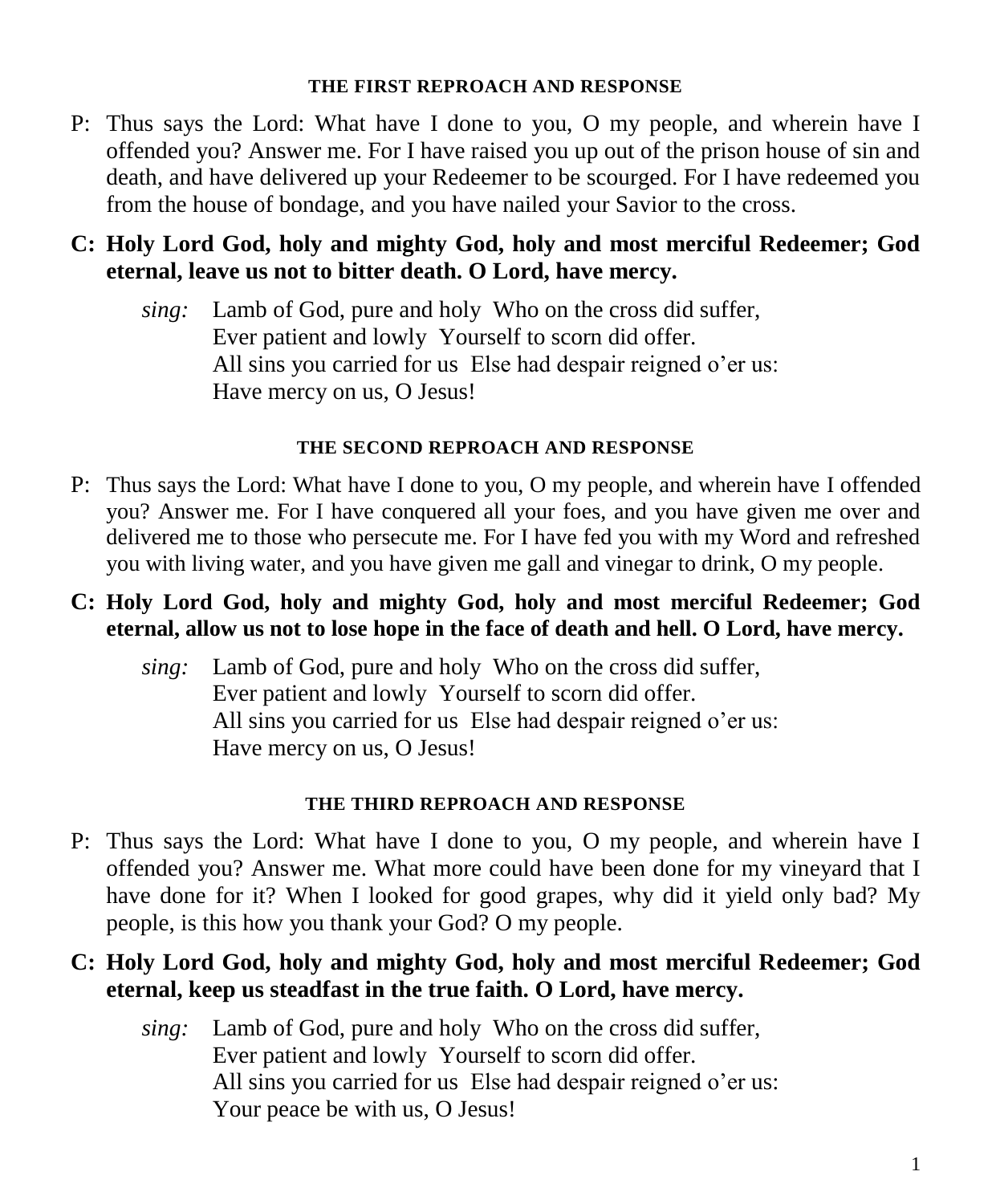# **THE FIRST WORD JOHN 19:14-16; LUKE 23:32-34**

P: It was the day of Preparation of Passover Week, about the sixth hour. "Here is your king," Pilate said to the Jews. But they shouted, "Take him away! Take him away! Crucify him!" "Shall I crucify your king?" Pilate asked. "We have no king but Caesar," the chief priests answered. Finally Pilate handed him over to them to be crucified…

Two other men, both criminals, were also led out with him to be executed. When they came to the place called the Skull, there they crucified him, along with the criminals—one on his right, the other on his left. Jesus said, *"Father, forgive them, for they do not know what they are doing."*

- P: The Church responds:
- **C:We praise you, O Christ, and we bless you; by your cross and precious death, you have redeemed the world. God forbid that I should glory except in the cross of our Lord Jesus.**
- P: Almighty God, your dear Son, our Lord did not go up to joy before he first suffered pain; He did not enter into glory before he was crucified. Mercifully grant that we in faith may walk the way of his cross, and find in it the way of life and peace; through Jesus Christ, our Lord.

**C:Amen.**

### **THE FIRST CANDLE IS EXTINGUISHED.**

*all sing: O dear-est Je-sus, what law have you bro-ken That such sharp sen-tence should on you be spo-ken? Of what great crime have you to make con-fes-sion— What dark trans-gres-sion?*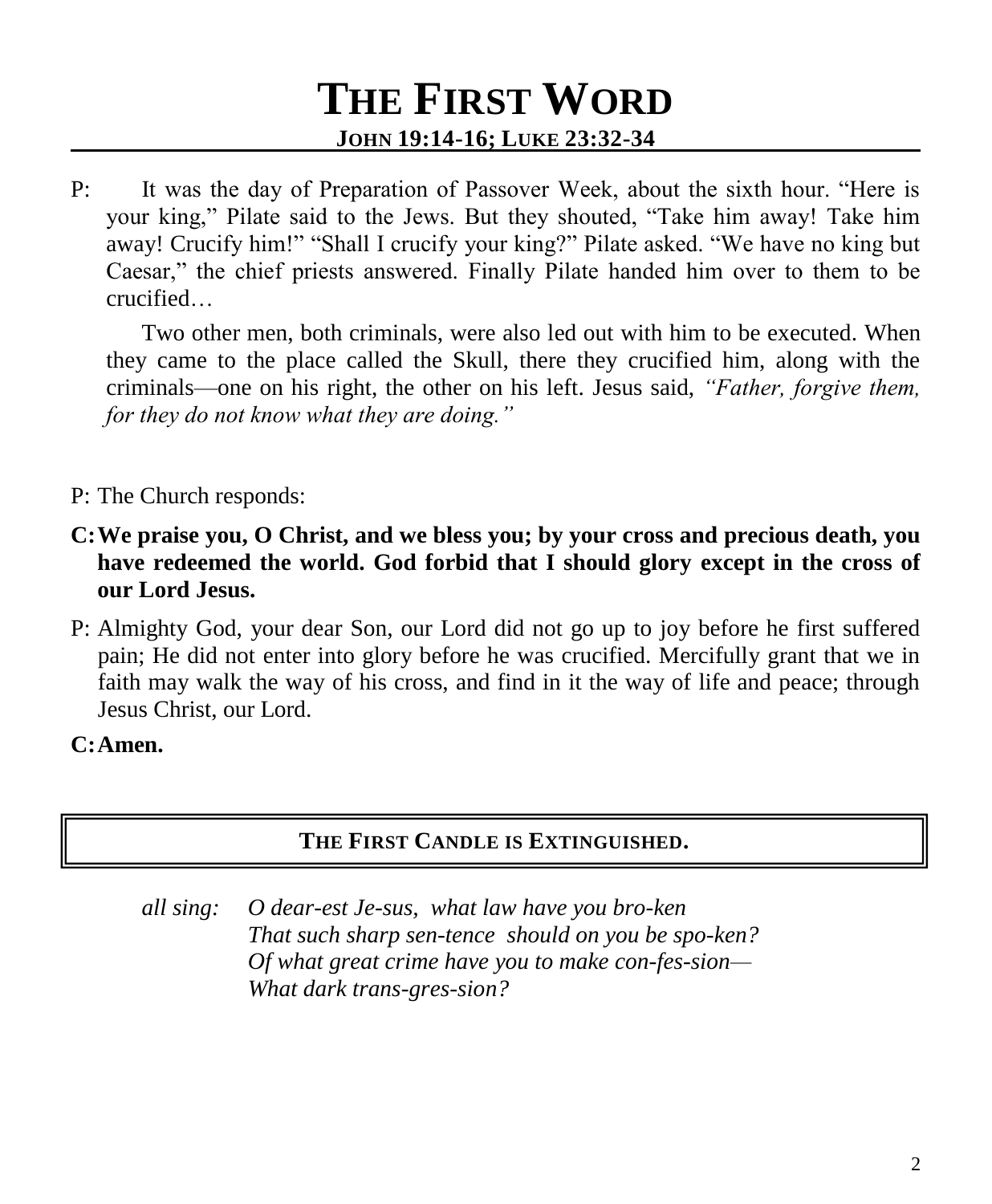# **THE SECOND WORD LUKE 23:35-43**

P: The people stood watching, and the rulers even sneered at him. They said, "He saved others; let him save himself if he is the Christ of God, the Chosen One." The soldiers also came up and mocked him. They offered him wine vinegar and said, "If you are the king of the Jews, save yourself." There was a written notice above him, which read: THIS IS THE KING OF THE JEWS.

One of the criminals who hung there hurled insults at him: "Aren't you the Christ? Save yourself and us!" But the other criminal rebuked him. "Don't you fear God," he said, "since you are under the same sentence? We are punished justly, for we are getting what our deeds deserve. But this man has done nothing wrong." Then he said, "Jesus, remember me when you come into your kingdom." Jesus answered him, *"I tell you the truth, today you will be with me in paradise."*

- P: The Church responds:
- **C: We praise you, O Christ, and we bless you; by your cross and precious death, you have redeemed the world. Surely he has borne our griefs and carried all of our sorrows.**
- P: Lord Jesus, while you hung on the cross you showed mercy to the dying thief. With that mercy look on us also, we pray, and at our last hour, comfort us with your promise that we will dwell forever in paradise with you.
- **C: Amen.**

#### **THE SECOND CANDLE IS EXTINGUISHED.**

*all sing: They crown your head with thorns, they smite, they scourge you; With cru-el mock-ings to the cross they urge you; They give you gall to drink, they still de-cry you; They cru-ci-fy you.*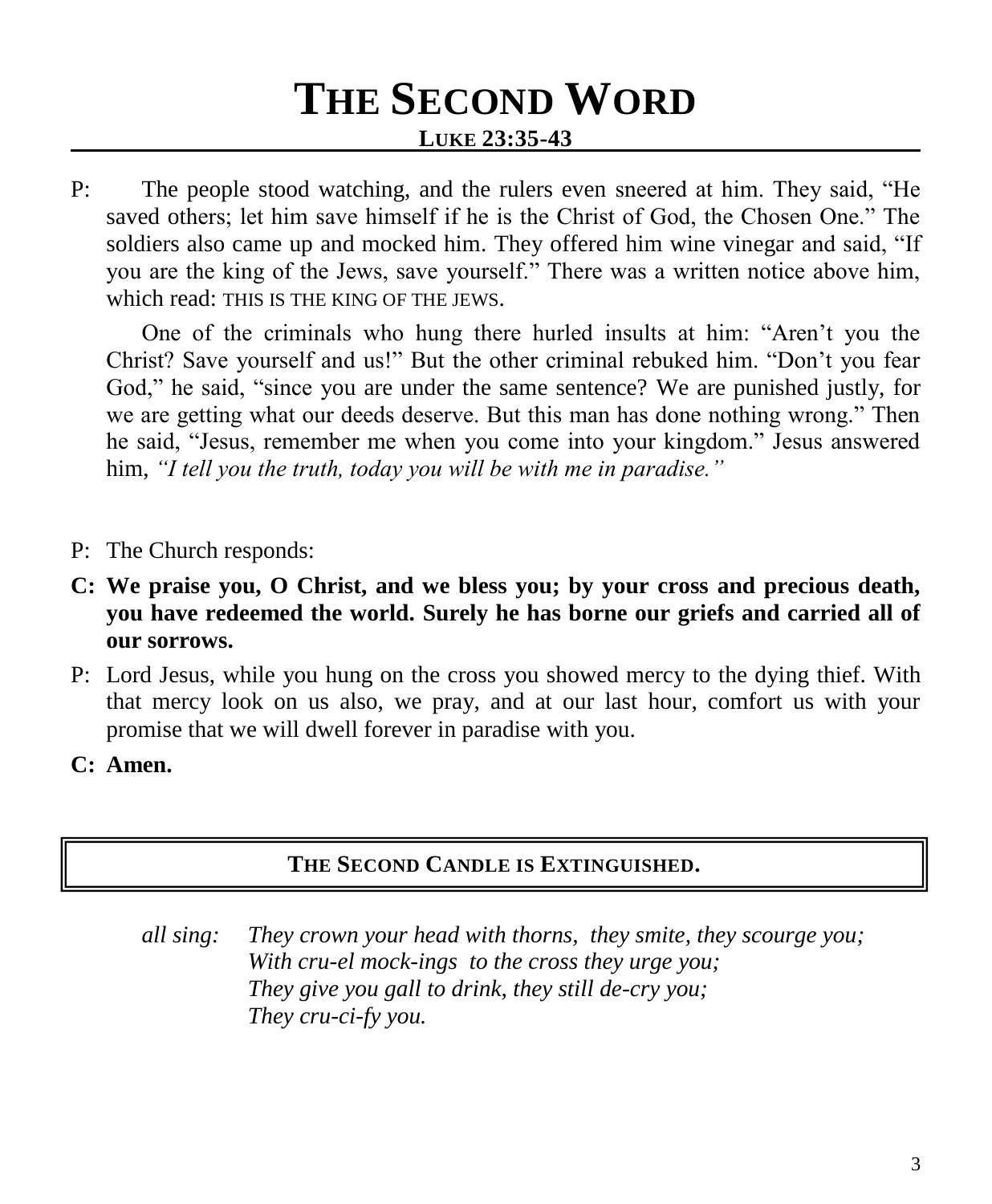### **THE THIRD WORD JOHN 19:25-27**

- P: Near the cross of Jesus stood his mother, his mother's sister, Mary the wife of Clopas, and Mary Magdalene. When Jesus saw his mother there, and the disciple whom he loved standing nearby, he said to his mother, "Dear woman, here is your son," and to the disciple, *"Here is your mother."* From that time on, this disciple took her into his home.
- P: The Church responds:
- **C: We praise you, O Christ, and we bless you; by your cross and precious death, you have redeemed the world. Bind us to each other with bonds of charity and love, that we ever may reflect the great and sacrificial love that you have showed to us through your suffering, pain, and death on the cross.**
- P: Lord Jesus, even as you carried the weight of the sins of the world on your shoulders, your concern was for others. With the same concern you showed to your mother, show concern for us, your sorrowful children.
- **C: Amen.**

#### **THE THIRD CANDLE IS EXTINGUISHED.**

*all sing: When come these sor-rows, whence this mor-tal an-guish? It is my sins for which you, Lord, must lan-guish; Yes, all the wrath, the woe that you in-her-it, This I do mer-it.*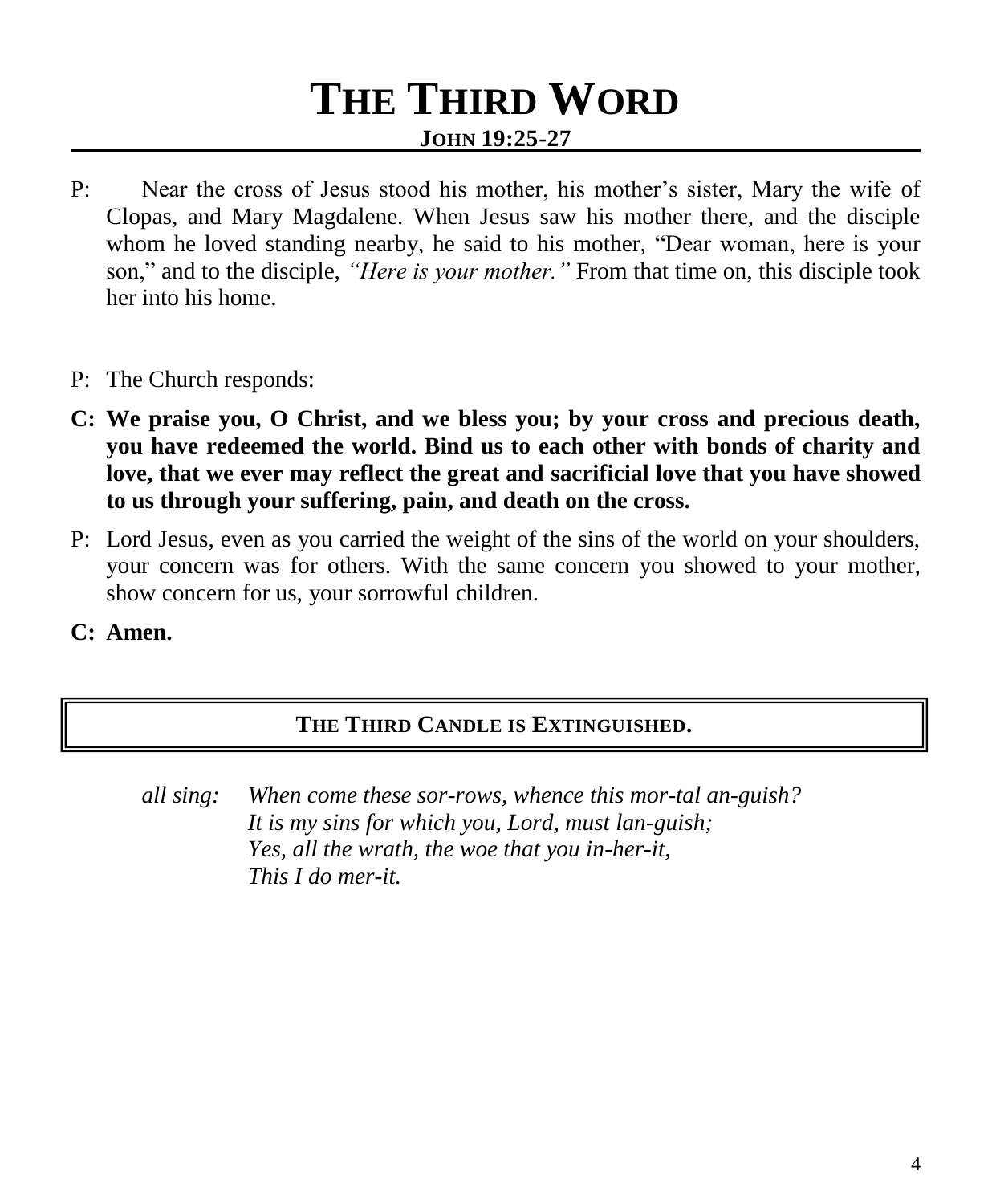### **THE FOURTH WORD MATTHEW 27:45-47**

- P: From the sixth hour until the ninth hour darkness came over all the land. About the ninth hour Jesus cried out in a loud voice, *"Eloi, Eloi, lama sabachthani?"* which means, *"My God, my God, why have you forsaken me?"* When some of those standing there heard this, they said, "He's calling Elijah."
- P: The Church responds:
- **C: We praise you, O Christ, and we bless you; by your cross and precious death, you have redeemed the world. Keep us mindful of your abiding presence with us that our witness to the love you have shown us may never falter or fail.**
- P: Grant, we pray, merciful Lord, to your faithful people pardon and peace; cleanse us from all our sins, so that we may serve you with a quiet mind, through Jesus Christ our Lord.
- **C: Amen.**

### **THE FOURTH CANDLE IS EXTINGUISHED.**

*all sing: What pun-ish-ment so strange is suf-fered yon-der! The Shep-herd dies for sheep that loved to wan-der; The Mas-ter pays the debt his ser-vants owe him, Who would not know him.*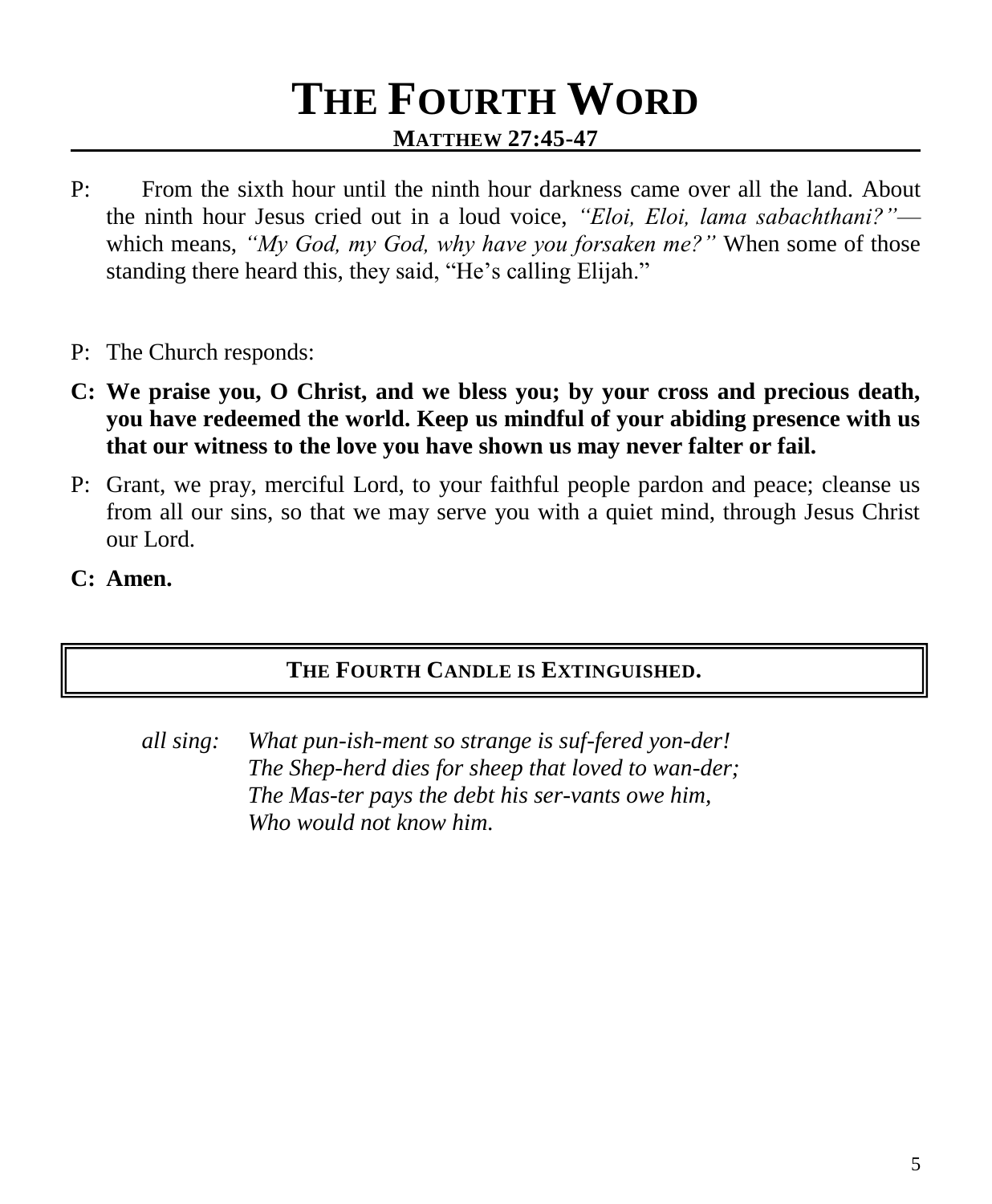# **THE FIFTH WORD MATTHEW 10:38-42; JOHN 19:28-29**

P: [Jesus told his disciples] anyone who does not take his cross and follow me is not worthy of me. Whoever finds his life will lose it, and whoever loses his life for my sake will find it.

He who receives you receives me, and he who receives me receives the one who sent me. Anyone who receives a prophet because he is a prophet will receive a prophet's reward, and anyone who receives a righteous man because he is a righteous man will receive a righteous man's reward. And if anyone gives even a cup of cold water to one of these little ones because he is my disciple, I tell you the truth, he will certainly not lose his reward…"

Later, knowing that all was now completed, and so that the Scripture would be fulfilled, Jesus said, *"I am thirsty."* A jar of wine vinegar was there, so they soaked a sponge in it, put the sponge on a stalk of the hyssop plant, and lifted it to Jesus' lips.

- P: The Church responds:
- **C: We praise you, O Christ, and we bless you; by your cross and precious death, you have redeemed the world. Grant us peace and patience under all trials; keep us mindful of the great sacrifice you willingly made for us, to pay the price of our sins.**

#### **THE FIFTH CANDLE IS EXTINGUISHED.**

*all sing: The sin-less Son of God must die in sad-ness; The sin-ful child of man may live in glad-ness; We for-fei-ted our lives, yet are ac-quit-ted— God is com-mit-ted.*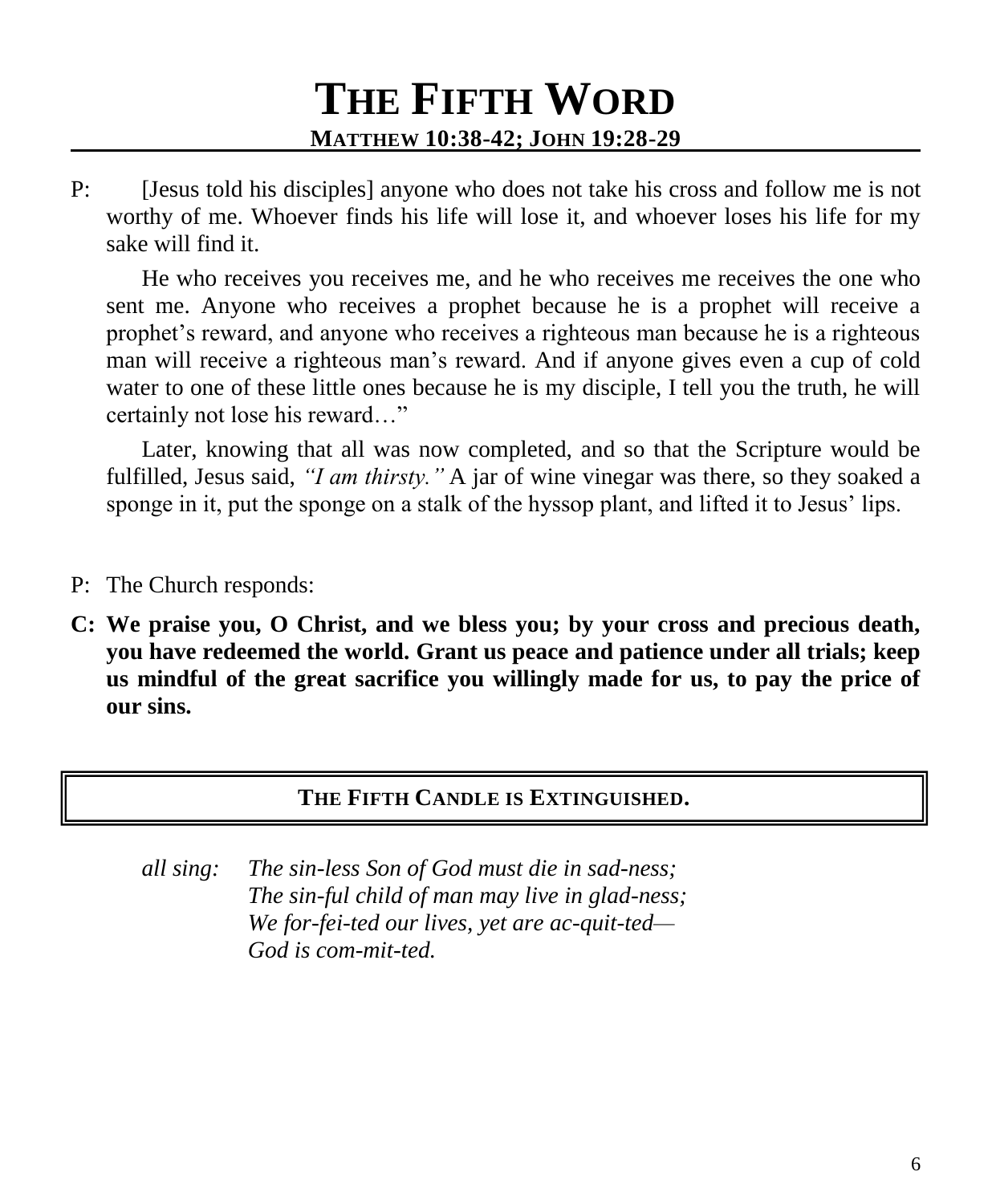## **THE SIXTH WORD SELECTIONS FROM HEBREWS 9:11-28; JOHN 19:30**

P: When Christ came as high priest of the good things that are already here, he went through the greater and more perfect tabernacle that is not manmade, that is to say, not a part of this creation. He did not enter by means of the blood of goats and calves; but he entered the Most Holy Place once for all by his own blood, having obtained eternal redemption.

For this reason Christ is the Mediator of a new covenant, that those who are called may receive the promised eternal inheritance—now that he has died as a ransom to set them free from the sins committed under the first covenant.

Just as man is destined to die once, and after that to face judgment, so Christ was sacrificed once to take away the sins of many people; and he will appear a second time, not to bear sin, but to bring salvation to those who are waiting for him…

When he had received the drink, Jesus said, *"It is finished."*

P: Let us pray:

God Most Holy, look with mercy on this your family, for whom our Lord Jesus Christ was willing to be betrayed, to be given over into the hands of the wicked, and to suffer death upon the cross. Keep us always faithful to him, our only Savior, who now lives and reigns with you and the Holy Spirit, one God, now and forever. Amen.

**C: Our Father, who art in heaven, hallowed be thy name, thy kingdom come, thy will be done on earth as it is in heaven. Give us this day our daily bread; and forgive us our trespasses, as we forgive those who trespass against us; and lead us not into temptation, but deliver us from evil. For thine is the kingdom and the power and the glory forever and ever. Amen.**

### **THE SIXTH CANDLE IS EXTINGUISHED.**

*all sing: I'll think up-on your mer-cy with-out cea-sing, That earth's vain joys to me no more be plea-sing; To do your will shall be my sole en-dea-vor Hence-forth for-ev-er.*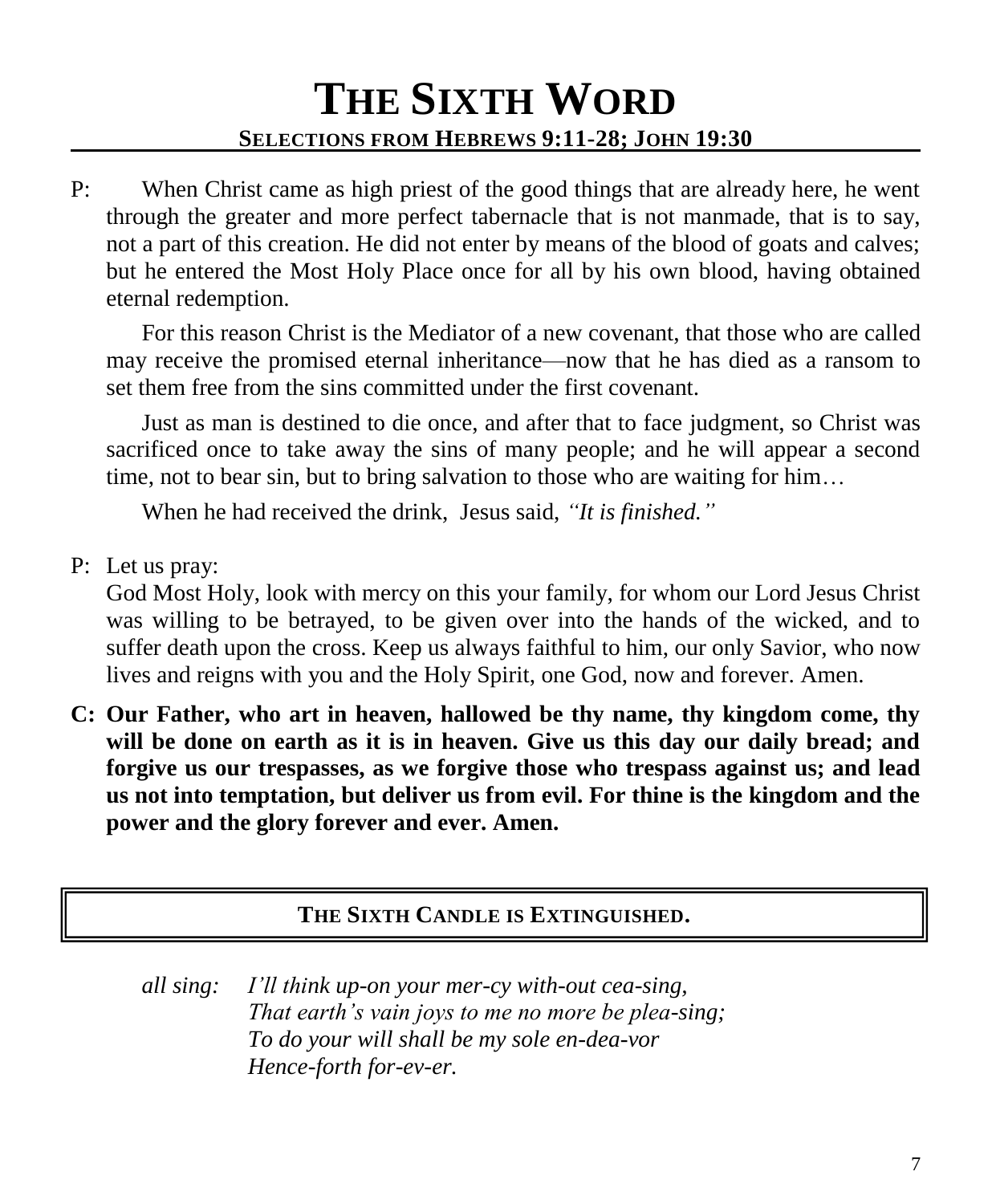### **THE SEVENTH WORD LUKE 23:44-46; MATTHEW 27:54**

P: It was now about the sixth hour, and darkness came over the whole land until the ninth hour, for the sun stopped shining. And the curtain of the temple was torn in two. Jesus called out with a loud voice, *"Father, into your hands I commit my spirit"*  When he had said this, he breathed his last…

When the centurion and those with him who were guarding Jesus saw the earthquake and all that had happened, they were terrified, and exclaimed, "Surely he was the Son of God!"

*silence for meditation*

#### **THE SEVENTH CANDLE REMAINS.**

*all sing: And when, dear Lord, be-fore your throne in hea-ven To me the crown of joy at last is gi-ven, Where swee-test hymns your saints for-ev-er raise you, I too shall praise you.*

### **JESUS GOES TO HIS TOMB.**

### **DEATH CANNOT CONTAIN HIM.**

*The congregation may remain for prayer and meditation before dispersing quietly.*

### **WORSHIP WITH US ONLINE EASTER SUNDAY**

**Online:** stjohnclare.org (-or-) faithlutheranharrison.com

**YouTube:** 'St John Lutheran, Clare' **Facebook:** https://www.facebook.com/stjohnclare/